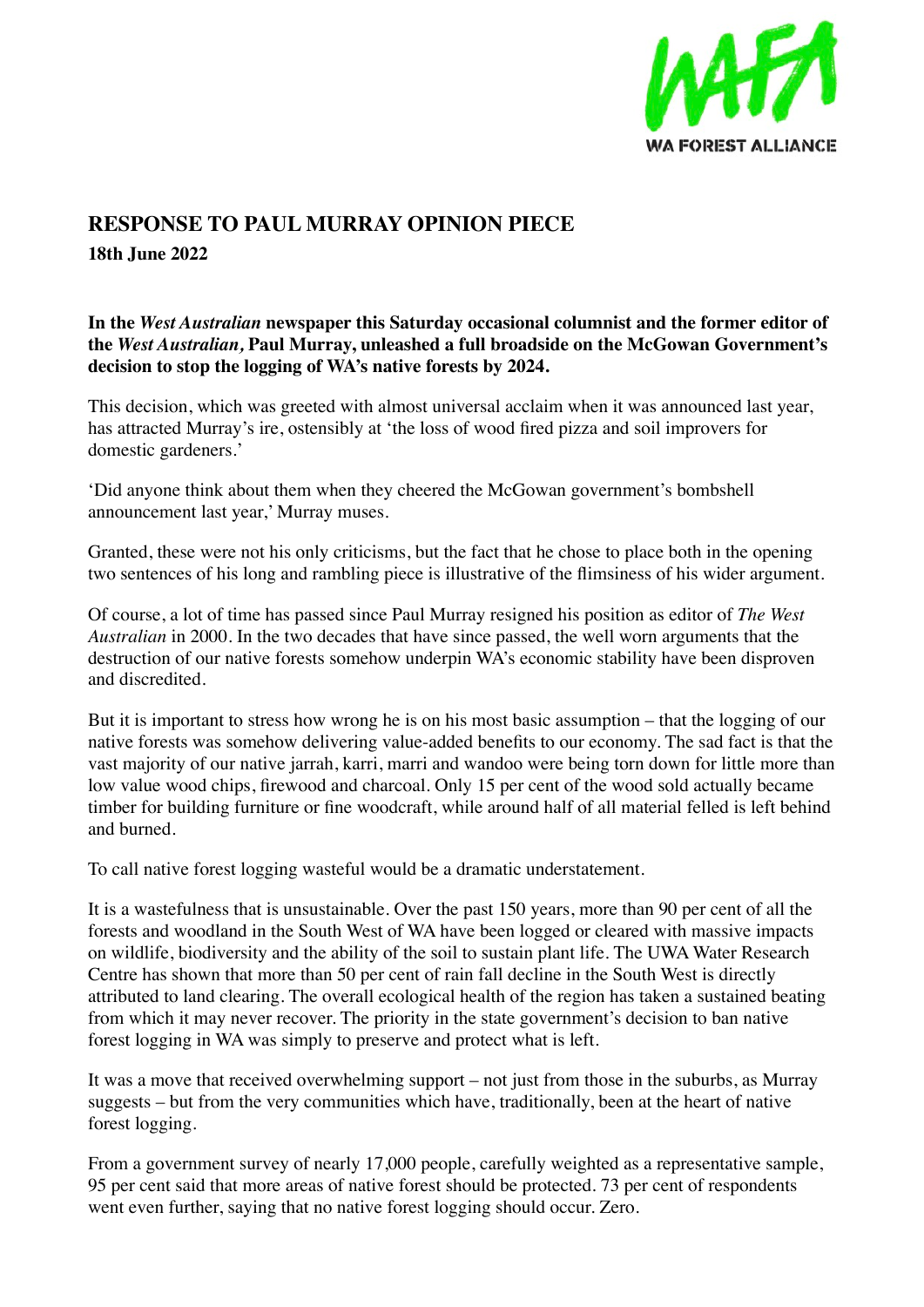What Paul Murray either fails to see or neglects to report is the overwhelming community consensus upon which the native logging ban sits. The move was hardly the action of a government imposing its will upon a reluctant and unwilling public, quite the opposite. It was the action of a government operating under a strong mandate from the people it is appointed to represent.

For the WA state government, it was also an opportunity to cut its losses on an industry which had consistently received more financial support than it had generated in profit. WA's Forest Products Commission – the body responsible for native logging in the state – has posted repeated financial losses from its native forest logging operations amid declining production volumes, declining quality of timber output and declining yields per hectare logged. It is important to stress that these trends were all well established long before the move to stop native forest logging in WA.

The pattern of decline is the same across Australia. Native forestry operations in New South Wales, Victoria and Tasmania are each propped up by government subsidies, all at an enormous cost to the tax payer. Far from bringing about a premature end to an industry in its prime, WA is in fact leading the way in transitioning away from a wasteful, outdated and loss making enterprise which had become almost entirely dependent on public money.

This is a view shared by business leaders in the South West. The Regional Chamber of Commerce and Industry WA; the Pemberton Chamber of Commerce and Industry and the Noongar Chamber of Commerce and Industry have all called for protections of our native forests. This desire for change is not prescriptive, but comes from each organisations' members, who insist that the survival of our native forests is crucial to the well being of their businesses.

In essence, these communities recognise that the trees are worth far more left standing than they are as low-value wood products. A tonne of jarrah honey will retail for approximately \$30,000 dollars. A tonne of jarrah firewood will retail for approximately \$300 dollars. Not only that, but business models like fine food production, production of native flower seeds and seedlings and tourism are sustainable. The same cannot be said of the native logging for firewood, with areas taking at least 100 years to mature to the point where a second round of felling of decent sized timber can take place. Even then, we still do not know how long it would take for those areas to reach the same standard of biodiversity and ecosystem health and complexity – perhaps several thousands of years, or indeed never in the changed climate conditions.

These forests are valuable too as we continue to adapt to the new and serious challenges of climate change. Forests are an integral part of the climate system, bringing much needed rain and temperature moderation, and removing carbon pollution from the atmosphere. Western Australia is the only state in which greenhouse gas emissions have risen since 2005, during which time approximately 120,000 hectares of publicly owned jarrah and karri forests have been logged or cleared. It will take at least 150 years for newly planted trees to reach 90 per cent of the original forest's carbon carrying capacity.

It is blatantly unsustainable for our state to continue to increase emissions while simultaneously destroying the major naturally occurring ally we have to prevent irreversible climate damage. Protecting our native forests has the potential to prevent 40-60 million tonnes of CO2 from being emitted over the next ten years. This is equivalent to taking 1.2 million cars off the road.

In our South West communities – which are already seeing the effects of climate change through more frequent and fierce bushfires – climate resilience and adaptation are dependent on the protection of our remaining native forests. Land-clearing in the South West has been directly attributed to 62 per cent of the region's rainfall decline. Less rainfall means even the untouched forests are under greater stress and drier vegetation is far more susceptible to bush fires, exacerbating the problem. In short, native forest logging makes bushfires worse and harder to